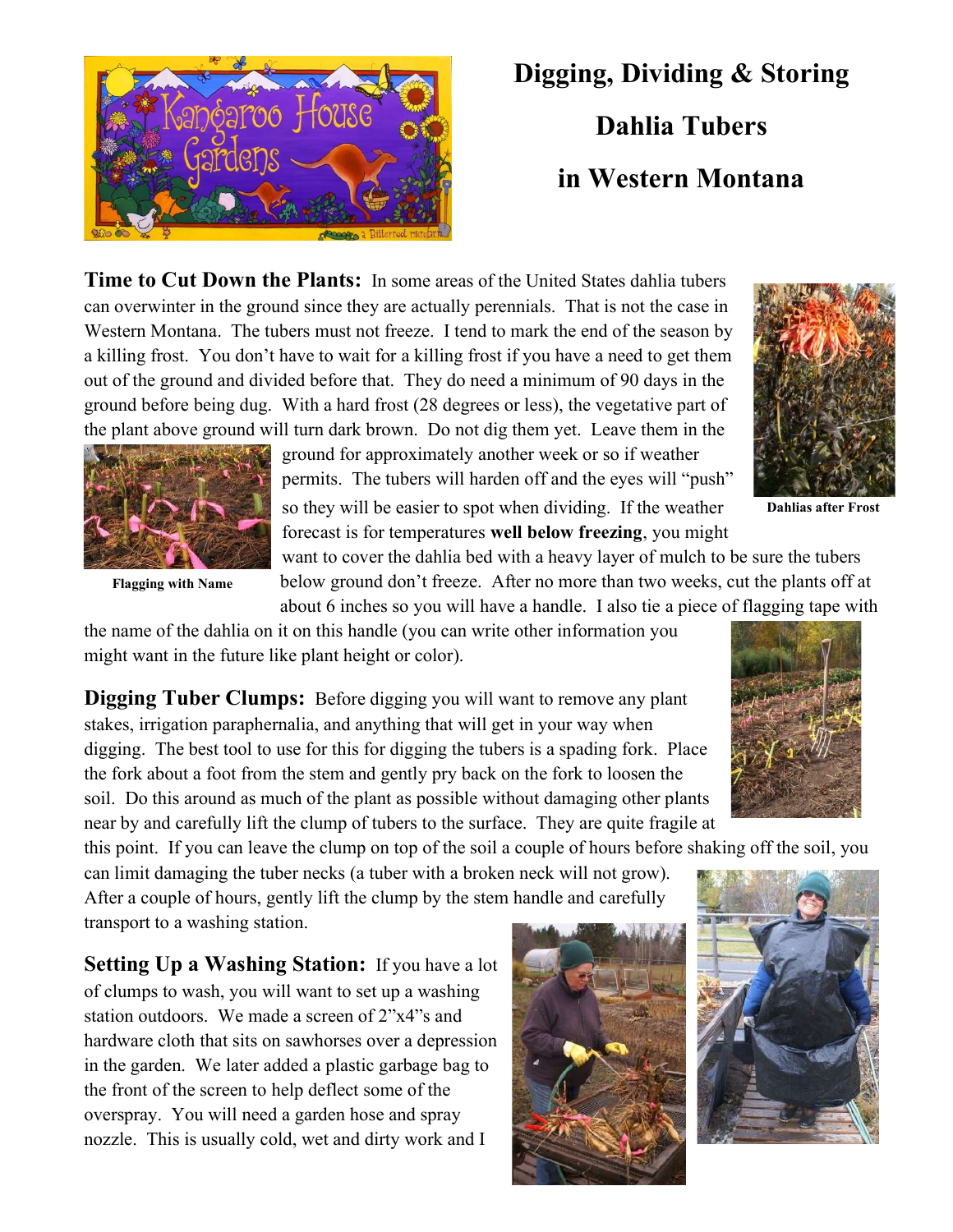dress accordingly.

Washing the Clumps: Using a stream of water, wash off as much dirt as possible. The skin of the tuber can be damaged if the spray is too harsh. Don't expect to remove every speck of dirt. More will come off when dividing. After washing, the tubers should dry off approximately 24 hours before dividing. I usually put them in my greenhouse to dry. One of the biggest problems in our climate is desiccation, so don't leave them exposed to the air too long. If you have a lot of dahlias, you might want to stagger your

digging (i.e. dig, dry, divide and then do some more) so they don't start to shrivel before they are bagged for storage.

Clump Dividing Tools & Station: Before starting to divide the clumps of tubers, it is best to gather various tools to help with the job and set up a work area. You will want good lighting over a flat surface to work on. I use an old cutting board. Pointed shears are very helpful along with pruners such as Felco. I also have a PVC pipe cutter to use on the largest stems that can't be cut with pruners. I use an old



Various cutting tools.

cleaver and hammer when I have to divide a very large clump of tubers. It is helpful to have a garbage pail or other container at hand for discarded plant material. I have a stack of used nursery trays in which to dry tubers before bagging. A supply of recloseable plastic bags, an ice pick for putting holes in the bags,



masking tape and marker, bags of coarse vermiculite and recycled apple boxes.

**Dividing Clumps:** Remove all string-like feeder roots, tubers with broken necks, the "mother tuber" if present unless it is the only tuber (the mother tuber is the one you planted in the spring. It is usually darker than the other tubers and often rots and dies during the growing season). Remove any very small or skinny tubers smaller around than a pencil. Any rotting tubers should be removed. A large tuber can be cut shorter if only a portion has rotted. You might be

able to save it this way. Tubers on another tuber should be removed since they are "blind" (have no eye). Now look for "eyes"—the eye is where the plant sprout will grow. All eyes are at the stem end of the clump, not all over the tuber as in a potato. They can be hard to discern and you will get better with practice. You will make some mistakes—we all do. One of the reasons for leaving the tubers in the ground after frost is so the plant will "push" the eyes to make them more visible. Dahlias are perennials and will try to put out new leaves when the plant above ground is killed by frost. Once you identify an eye, you can cut to separate the tuber or small clump of tubers from the larger clump. Don't worry that you separate all tubers into singles. More eyes may be visible in the spring and you can separate them even more if you want to. Too much stem material left with the tuber though is what can start rot in storage—it takes time to get it right. Your second year will be more successful than your first. Once the tubers are separated as best you can, I dip the cuts in powdered sulfur to help prevent rot. Do keep your information about the plant with the tubers so you will know the plant name, color, height, etc.